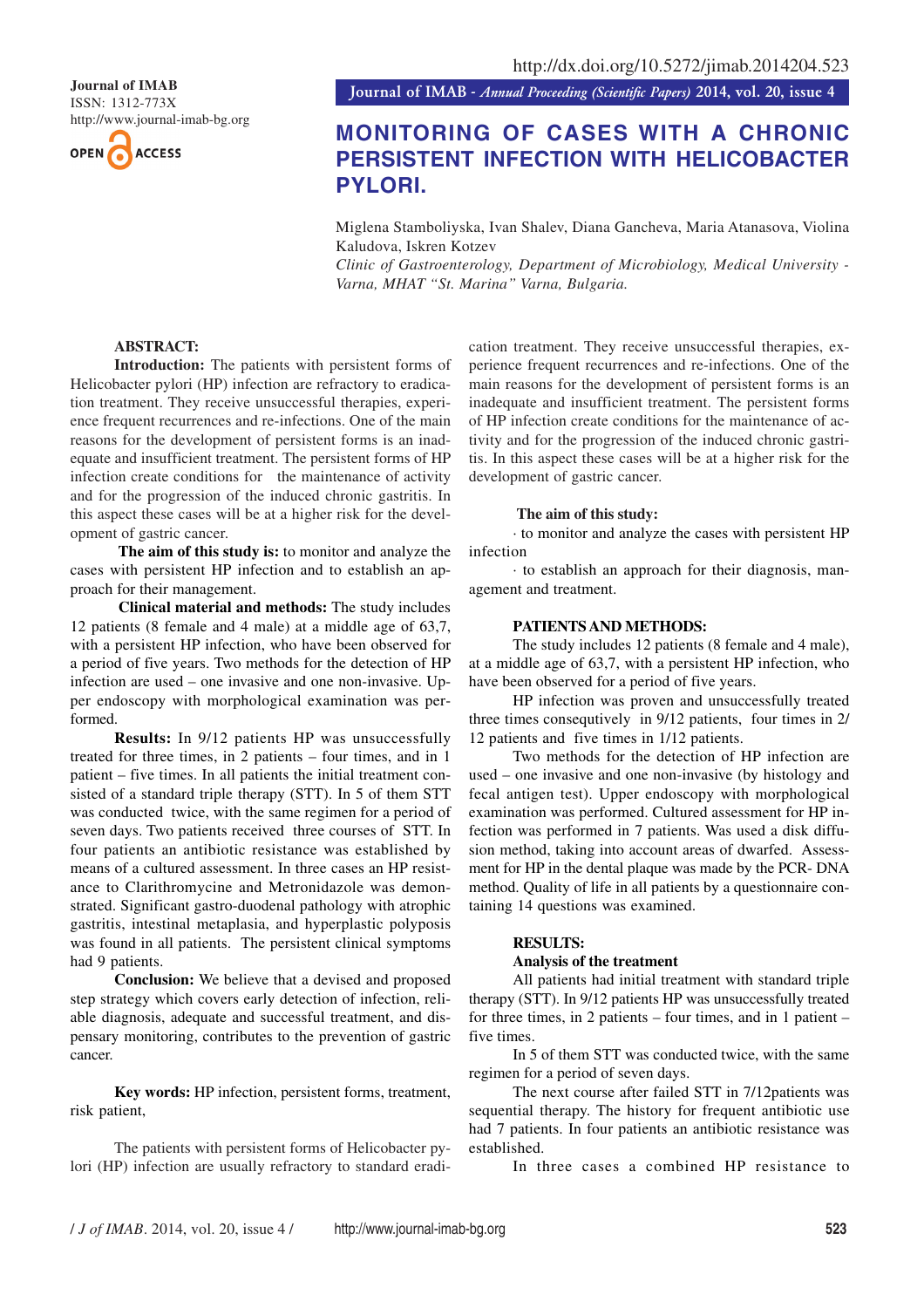Clarithromycine and Metronidazole was demonstrated.

In 5 patients side effects, mainly diarrhea, were reported. In 4 patients poor compliance was achieved.

## **Clinical data:**

Persistent clinical symptoms were present in 75% (9/ 12) patients, predominantly epigastric pain. Episodes of rebleeding from the gastrointestinal tract (respectively 4 and 2 episodes) were observed in 2/12 patients. All patients had a poor quality of life (bellow 25 points). None of the patients had other risk factors. In 3/12 patients a combination of HP infection in the stomach and in the oral cavity (dental plaque) was found. In 4 patients (3 female, 1male) depressive symptoms were present. Two of all had a family history of gastric cancer.

#### **Endoscopy and morphology data:**

In all patients significant gastro-duodenal pathology was found.

**•** chronic atrophic gastritis in 3 patients.

**•** antral atrophic gastritis with intestinal metaplasia in 4 patients.

**•** antral atrophic gastritis with intestinal metaplasia and dysplasia in 2 patients.

**•** atrophic gastritis with intestinal metaplasia and hyperplastic polyposis was found in 1 patient

**•** MALT Lymphoma in 1 patient

**•** atrophic pangastritis with Vitamin. B12 deficiency anemia in 1 patient.

#### **RESULTS OF TREATMENT:**

In 4 patients .after antibiotic testing a quadruple personalized therapy was applied. In 4 patients quadruple sequential Levofloxacine based therapy was prescribed. Quadruple Rifabutine based therapy plus Levofloxacine was administred in 4 patients

### **A probiotic - Bio Gaia, was added as an adjuvant therapy for period of 1 month.**

**•** Successful eradication was established in all patients after treatment

**•** The monitoring will continue

**•** All have been included in a register for gastric cancer risk patients

**•** HP infection is monitored every 6 months

**•** Sanitation of oral cavity and dental status is obligatory.

**•** Endoscopic surveillance of patients with premalignant lesions was carried out.

#### **DISCUSSION:**

Persistent forms of HP infection are those cases which are refractory to standard eradication regimes and proven for 2 years or more after unsuccessful therapy. According to literature data [1, 2] their frequency ranges between 15-30% of cases. Our data show nearly 12% incidence of persistent HP infection. We tend to assume that one of the main reasons for the development of induced persisting forms is an inadequate and/or insufficient treatment. Patients with per-

sistent forms of HP infection are refractory to a series of antibiotic treatment. **C**ommon causes are insufficiency of treatment period, interruption mode, failure mode and the presence of side effects. Such causes and circumstances were found in our cases too. Our observation shows that frequent re-prescription of the same eradication regimen is one of the reasons for the development of secondary antibiotic resistance. According to our observations the most frequent practice is the repeated administration of STT. In one of our cases STT was appointed four times. Not by chance antibiotic resistance to Clarithromycin and Metronidasole occurs most frequently after this treatment pattern. Our results show that the best strategy for the diagnosis and successful treatment of persistent HP infection is a microbial culture with antibiotic testing, and a corresponding therapy.

According to J. Luther et al. [3] the treatment of persistent infection with H. pylori is a major challenge for clinical medicine today. Unfortunately the widely used triple combination for 7 days, and 14 days in developed countries, failed to successfully eliminate the infection and thus it persists in not less than 25% of the patients. Significant gastroduodenal pathology - chronic active inflammation and premalignant lesions. was found in all our patients

Muller et al [2] consider that persistent infection with HP worsens inflammation and predisposes to an increased risk of gastric cancer. According to the data of SS Kim et al. [4] and Alvi et al.[5], that H. pylori stimulates gastric neoplasia mainly by inducing intense and prolonged inflammatory response. This persistent state of chronic inflammation causes oxidative stress, and adaptations in the pathobiology of gastric epithelial and immune cells, which in a small number of subjects would result in a marked neoplastic transformation. S. Abdiev et al. [6] investigated the relationship between persistent infection with H. pylori and gastric atrophy, on the one hand, and the genetic polymorphism of cytokines on the other hand.

Persistent forms create condition for persistence of chronic inflammation, that stimulates gastric atrophy and in this aspect presents a risk of gastric cancer. Cervantes et al. [7] established that H. pylori infection of elderly relatives always precedes persistent infection in the younger ones. Study of the status of breastfeeding mothers, use of antibiotics and socioeconomic factors showed a strong effect of persistent infection in older brothers and sisters on younger siblings. Based on the results of our study, we register and follow up the patients with persistent forms of HP infection, because they have a higher risk for development of gastric cancer and are subject to active surveillance in order to prevent gastric cancer. Lee et al. [8] reported that HP-eradication has a substantially increasing importance especially for the primary and secondary prevention of associated serious diseases such as gastric cancer and gastric MALT lymphoma.

Based on our results, we consider that in order to prevent the development of persistent form of infection, it will be necessary to implement the following measures:

**•** more frequent check-up for HP infection at 6 months.;

**•** rehabilitation of potential sources of re-infection (oral cavity, tooth status)